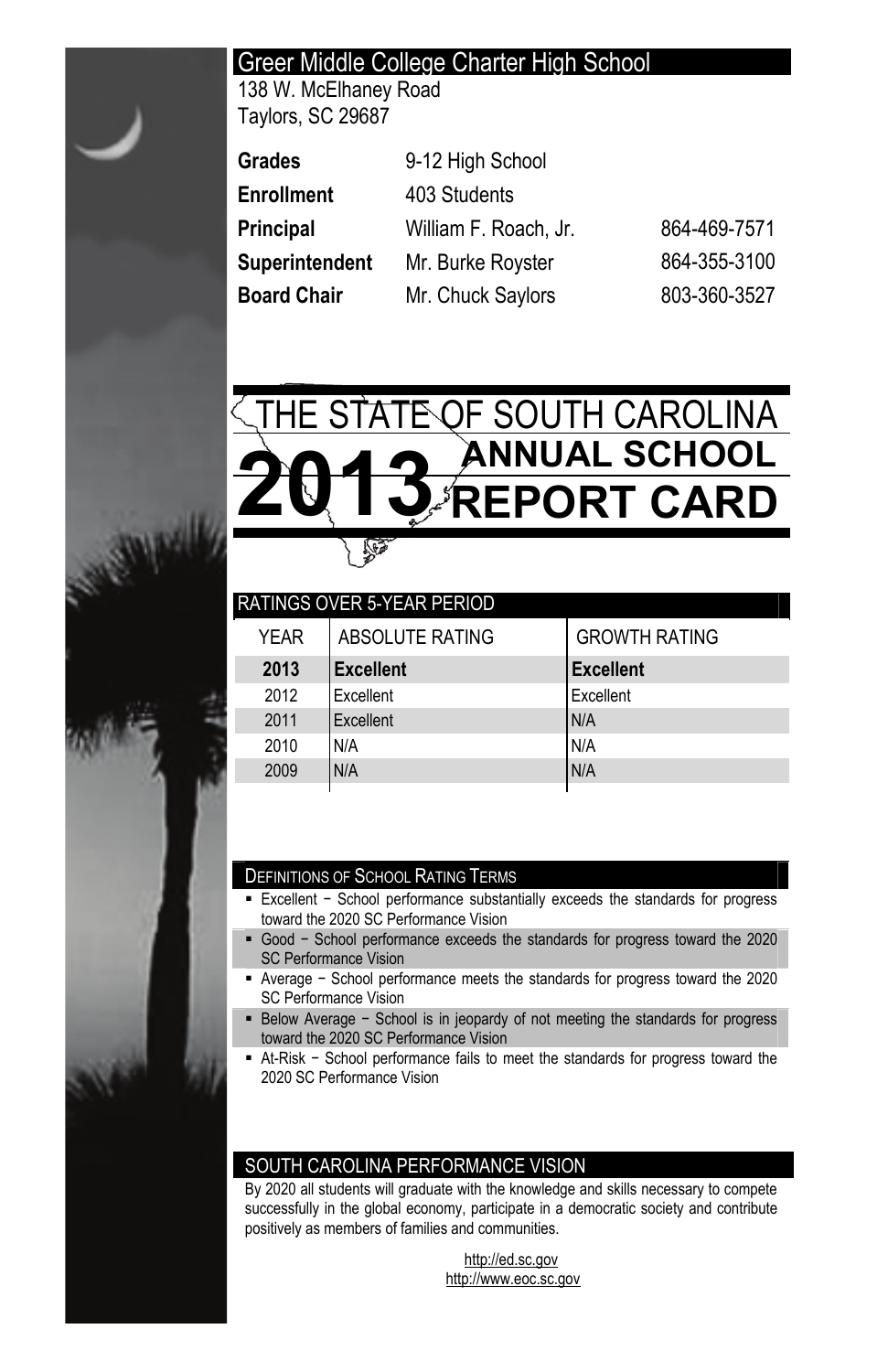| ABSOLUTE RATINGS OF HIGH SCHOOLS WITH STUDENTS LIKE OURS        |  |  |  |  |  |  |  |
|-----------------------------------------------------------------|--|--|--|--|--|--|--|
| At-Risk<br>Excellent<br><b>Below Average</b><br>Good<br>Average |  |  |  |  |  |  |  |
|                                                                 |  |  |  |  |  |  |  |

\* Ratings are calculated with data available by 12/14/2013.

| High School Assessment Program (HSAP) Exam Passage Rate: Second Year Students |                                                                                 |       |       |       |       |       |  |
|-------------------------------------------------------------------------------|---------------------------------------------------------------------------------|-------|-------|-------|-------|-------|--|
|                                                                               | <b>High Schools with</b><br><b>Our High School</b><br><b>Students Like Ours</b> |       |       |       |       |       |  |
| Percent                                                                       | 2011                                                                            | 2012  | 2013  | 2011  | 2012  | 2013  |  |
| Passed 2 subtests (%)                                                         | 94.3%                                                                           | 96.8% | 93.8% | 96.2% | 96.1% | 95.9% |  |
| Passed 1 subtest (%)                                                          | 5.7%                                                                            | 3.2%  | 5.4%  | 3.1%  | 2.8%  | 2.8%  |  |
| Passed no subtests (%)                                                        | N/A                                                                             | N/A   | 0.9%  | 2.1%  | 2.4%  | 1.6%  |  |

| HSAP Passage Rate by Spring 2013 |                 |                                      |  |  |  |  |  |
|----------------------------------|-----------------|--------------------------------------|--|--|--|--|--|
|                                  | Our High School | High Schools with Students Like Ours |  |  |  |  |  |
| Percent                          | 98.6%           | 98.9%                                |  |  |  |  |  |

| <b>Four-Year Cohort Graduation Rate</b>                 |         |       |       |       |  |  |
|---------------------------------------------------------|---------|-------|-------|-------|--|--|
| High Schools with Students Like Ours<br>Our High School |         |       |       |       |  |  |
|                                                         | $2012*$ | 2013  | 2012  | 2013  |  |  |
| Number of Students in Four-Year Cohort                  | 70      | 79    | 337   | 347   |  |  |
| Number of Graduates in Cohort                           | 67      | 73    | 301   | 307   |  |  |
| Rate                                                    | 95.7%   | 92.4% | 93.7% | 91.5% |  |  |

\*Used to calculate current ESEA/Federal Accountability Grade.

# Five-Year Graduation Rate

|                               | Our High School |       | High Schools with Students Like Ours |       |
|-------------------------------|-----------------|-------|--------------------------------------|-------|
|                               | 2012            | 2013  | 2012                                 | 2013  |
| Number of Students in Cohort  |                 | 69    | 296                                  | 335   |
| Number of Graduates in Cohort |                 | 68    | 272                                  | 304   |
| Rate                          | 0.0%            | 98.6% | 83.1%                                | 94.4% |

## End of Course Tests

| Percent of tests with scores of 70 or above on: | <b>Our High School</b> | <b>High Schools with Students Like</b><br>Ours* |
|-------------------------------------------------|------------------------|-------------------------------------------------|
| Algebra 1/Math for the Technologies 2           | 86.7%                  | 94.4%                                           |
| English 1                                       | 98.7%                  | 91.3%                                           |
| Biology 1/Applied Biology 2                     | 94.4%                  | 93.9%                                           |
| US History and the Constitution                 | 85.3%                  | 78.9%                                           |
| <b>All Tests</b>                                | 92.0%                  | 89.9%                                           |

\* High Schools with Poverty Indices of no more than 5% above or below the index for this school.

#### Abbreviations for Missing Data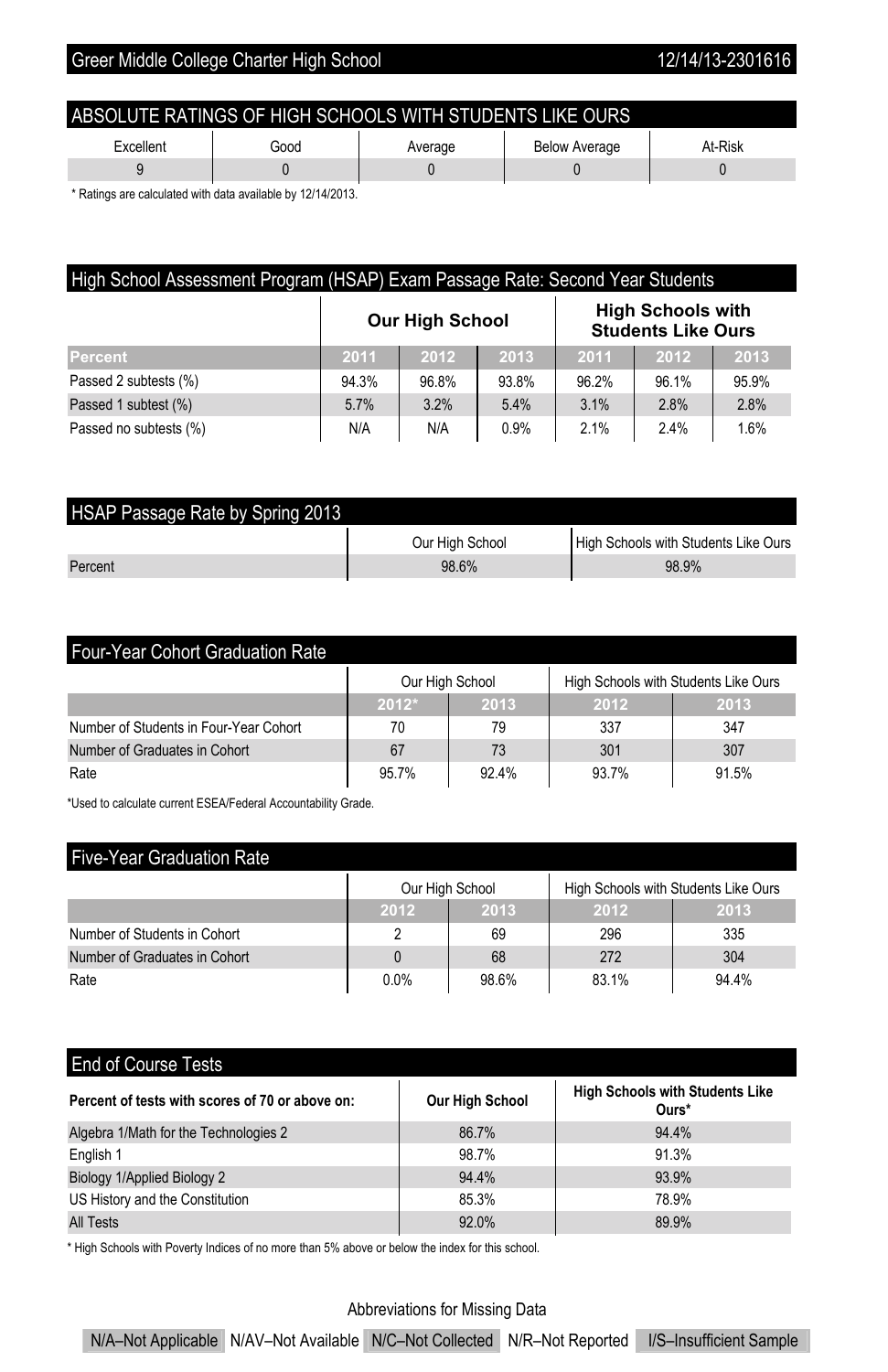| Oreer middle Oollege Orlandi i ligh Ochool                                      |            |                       |                                                   | טו טוע ב־טוידו ובו       |  |  |  |
|---------------------------------------------------------------------------------|------------|-----------------------|---------------------------------------------------|--------------------------|--|--|--|
| School Profile                                                                  |            |                       |                                                   |                          |  |  |  |
|                                                                                 | Our School | Change from Last Year | <b>High Schools</b><br>with Students<br>Like Ours | Median<br>High<br>School |  |  |  |
| Students (n=403)                                                                |            |                       |                                                   |                          |  |  |  |
| Retention rate                                                                  | 0.5%       | Down from 0.9%        | 0.7%                                              | 2.9%                     |  |  |  |
| Attendance rate                                                                 | 97.2%      | Down from 97.9%       | 96.7%                                             | 95.1%                    |  |  |  |
| Served by gifted and talented program                                           | 18.2%      | N/A                   | 35.2%                                             | 17.5%                    |  |  |  |
| With disabilities                                                               | 9.0%       | N/A                   | 7.2%                                              | 11.9%                    |  |  |  |
| Older than usual for grade                                                      | 2.0%       | N/A                   | 2.2%                                              | 7.9%                     |  |  |  |
| Out-of-school suspensions or expulsions for violent<br>and/or criminal offenses | 0.2%       | Down from 0.3%        | 0.3%                                              | 1.1%                     |  |  |  |
| Enrolled in AP/IB programs                                                      | 0.0%       | No Change             | 32.7%                                             | 15.1%                    |  |  |  |
| Successful on AP/IB exams                                                       | N/A        | N/A                   | 78.1%                                             | 51.5%                    |  |  |  |
| Eligible for LIFE Scholarship                                                   | 93.3%      | Up from 30.3%         | 57.5%                                             | 30.6%                    |  |  |  |
| Annual dropout rate                                                             | 0.0%       | No Change             | 0.5%                                              | 2.3%                     |  |  |  |
| Career/technology students in co-curricular<br>organizations                    | 0.0%       | No Change             | 0.0%                                              | 7.2%                     |  |  |  |
| Enrollment in career/technology courses                                         | 232        | Up from 218           | 325                                               | 418                      |  |  |  |
| Students participating in work-based experiences                                | 0.0%       | No Change             | 4.0%                                              | 14.6%                    |  |  |  |
| Career/technology students attaining technical skills                           | 98.7%      | Up from 98.2%         | 93.0%                                             | 84.8%                    |  |  |  |
| Career/technology completers placed                                             | N/A        | N/A                   | 98.5%                                             | 98.3%                    |  |  |  |
| Teachers (n=23)                                                                 |            |                       |                                                   |                          |  |  |  |
| Teachers with advanced degrees                                                  | 69.6%      | Up from 63.6%         | 69.6%                                             | 63.4%                    |  |  |  |
| Continuing contract teachers                                                    | 47.8%      | Up from 31.8%         | 82.0%                                             | 78.8%                    |  |  |  |
| Teachers returning from previous year                                           | 79.7%      | Down from 83.0%       | 89.7%                                             | 86.2%                    |  |  |  |
| Teacher attendance rate                                                         | 95.6%      | N/R                   | 95.6%                                             | 95.2%                    |  |  |  |
| Average teacher salary*                                                         | \$44.397   | Up 8.6%               | \$50.218                                          | \$48.699                 |  |  |  |
| Professional development days/teacher                                           | 8.6 days   | Up from 5.7 days      | 8.9 days                                          | 9.9 days                 |  |  |  |
| School                                                                          |            |                       |                                                   |                          |  |  |  |
| Principal's years at school                                                     | 3.0        | Up from 2.0           | 3.0                                               | 3.0                      |  |  |  |
| Student-teacher ratio in core subjects                                          | 30.7 to 1  | Up from 27.3 to 1     | 28.6 to 1                                         | 26.9 to 1                |  |  |  |
| Prime instructional time                                                        | 91.5%      | N/R                   | 91.5%                                             | 89.0%                    |  |  |  |
| Dollars spent per pupil**                                                       | \$6,165    | Down 11.0%            | \$6,733                                           | \$7,919                  |  |  |  |
| Percent of expenditures for teacher salaries**                                  | 55.0%      | Up from 50.1%         | 59.0%                                             | 57.0%                    |  |  |  |
| Percent of expenditures for instruction**                                       | 62.0%      | Up from 56.0%         | 62.0%                                             | 60.0%                    |  |  |  |
| Opportunities in the arts                                                       | Poor       | No Change             | Excellent                                         | Excellent                |  |  |  |
| <b>SACS</b> accreditation                                                       | Yes        | No Change             | Yes                                               | Yes                      |  |  |  |
| Parents attending conferences                                                   | 100.0%     | Up from 98.0%         | 97.1%                                             | 97.7%                    |  |  |  |
| Character development program                                                   | Excellent  | No Change             | Good                                              | Good                     |  |  |  |
| Modern language program assessment                                              | N/A        | N/A                   | N/A                                               | 11.0                     |  |  |  |
| Classical language program assessment                                           | N/A        | N/A                   | 15.0                                              | 15.0                     |  |  |  |

Greer Middle College Charter High School 12/14/13-2301616

\* Includes current year teachers contracted for 185 or more days.

\*\* Prior year audited financial data are reported.

Abbreviations for Missing Data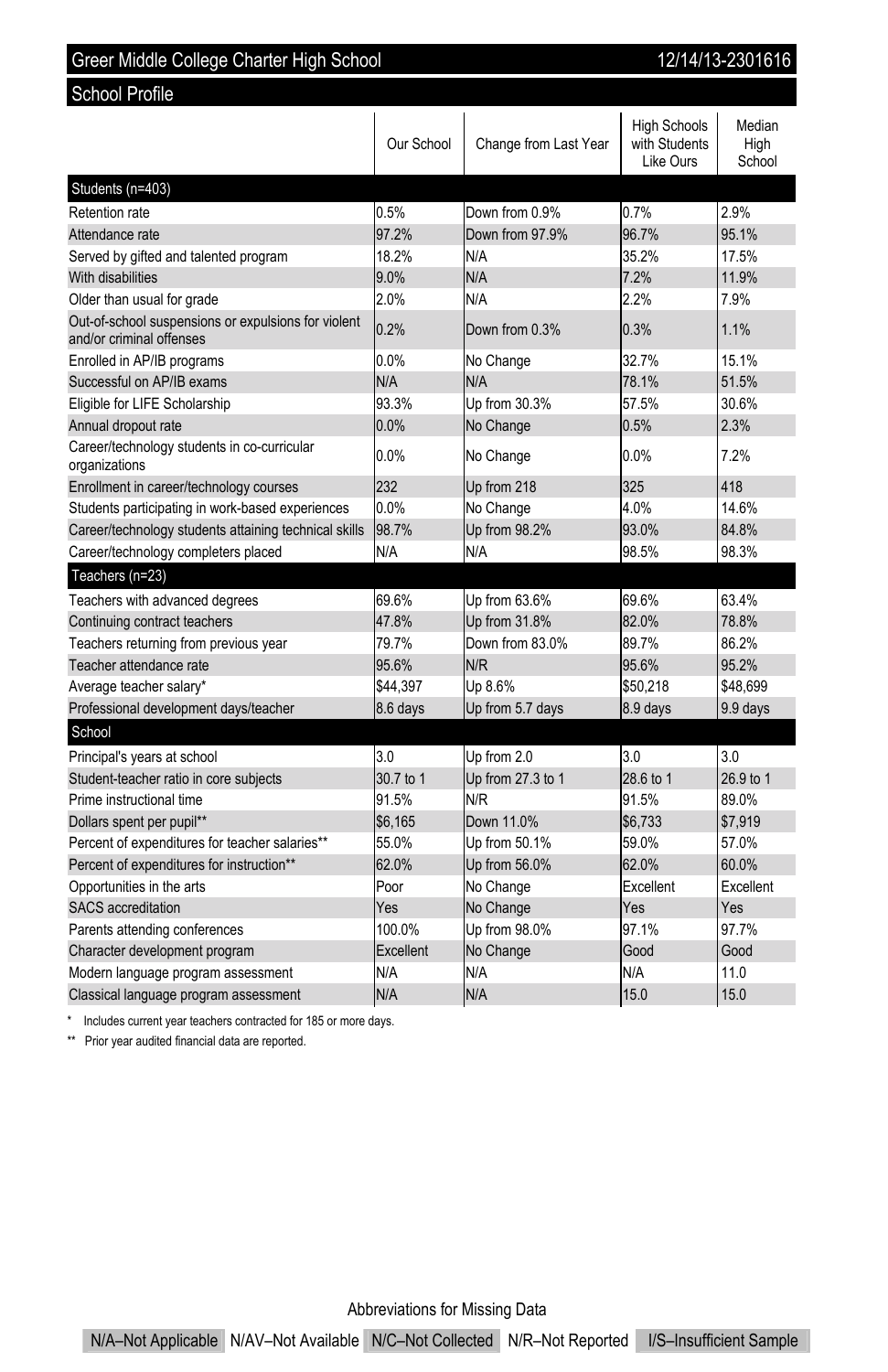Performance By Student Groups

12/14/13-2301616

|                                   |     | <b>HSAP Passage Rate by</b><br>Spring 2013 |     | <b>End of Course Tests</b><br>Passage Rate |     | <b>On-time Graduation Rate,</b><br>2013 |  |
|-----------------------------------|-----|--------------------------------------------|-----|--------------------------------------------|-----|-----------------------------------------|--|
|                                   | n   | $\frac{9}{6}$                              | t   | $\frac{9}{6}$                              | n   | $\%$                                    |  |
| All Students                      | 73  | 98.6%                                      | 311 | 92.0%                                      | 79  | 92.4%                                   |  |
| Gender                            |     |                                            |     |                                            |     |                                         |  |
| Male                              | 44  | 100.0%                                     | 138 | 98.6%                                      | 44  | 90.9%                                   |  |
| Female                            | 29  | 96.6%                                      | 173 | 86.7%                                      | 35  | 94.3%                                   |  |
| Racial/Ethnic Group               |     |                                            |     |                                            |     |                                         |  |
| White                             | 67  | 98.5%                                      | 262 | 92.7%                                      | 71  | 91.5%                                   |  |
| African American                  | N/A | N/A                                        | 30  | 80.0%                                      | N/A | N/A                                     |  |
| Asian/Pacific Islander            | N/A | N/A                                        | N/A | N/A                                        | N/A | N/A                                     |  |
| Hispanic                          | N/A | N/A                                        | 13  | 100.0%                                     | N/A | N/A                                     |  |
| American Indian/Alaskan           | N/A | N/A                                        | N/A | N/A                                        | N/A | N/A                                     |  |
| <b>Disability Status</b>          |     |                                            |     |                                            |     |                                         |  |
| Disabled                          | 11  | 90.9%                                      | 33  | 75.8%                                      | 10  | 70.0%                                   |  |
| <b>Migrant Status</b>             |     |                                            |     |                                            |     |                                         |  |
| Migrant                           | N/A | N/A                                        | N/A | N/A                                        | N/A | N/A                                     |  |
| <b>English Proficiency</b>        |     |                                            |     |                                            |     |                                         |  |
| <b>Limited English Proficient</b> | N/A | N/A                                        | N/A | N/A                                        | N/A | N/A                                     |  |
| Socio-Economic Status             |     |                                            |     |                                            |     |                                         |  |
| Subsidized meals                  | N/A | N/A                                        | 21  | 90.5%                                      | N/A | N/A                                     |  |

NOTE: n=number of students on which percentage is calculated; t=number of tests taken.

Abbreviations for Missing Data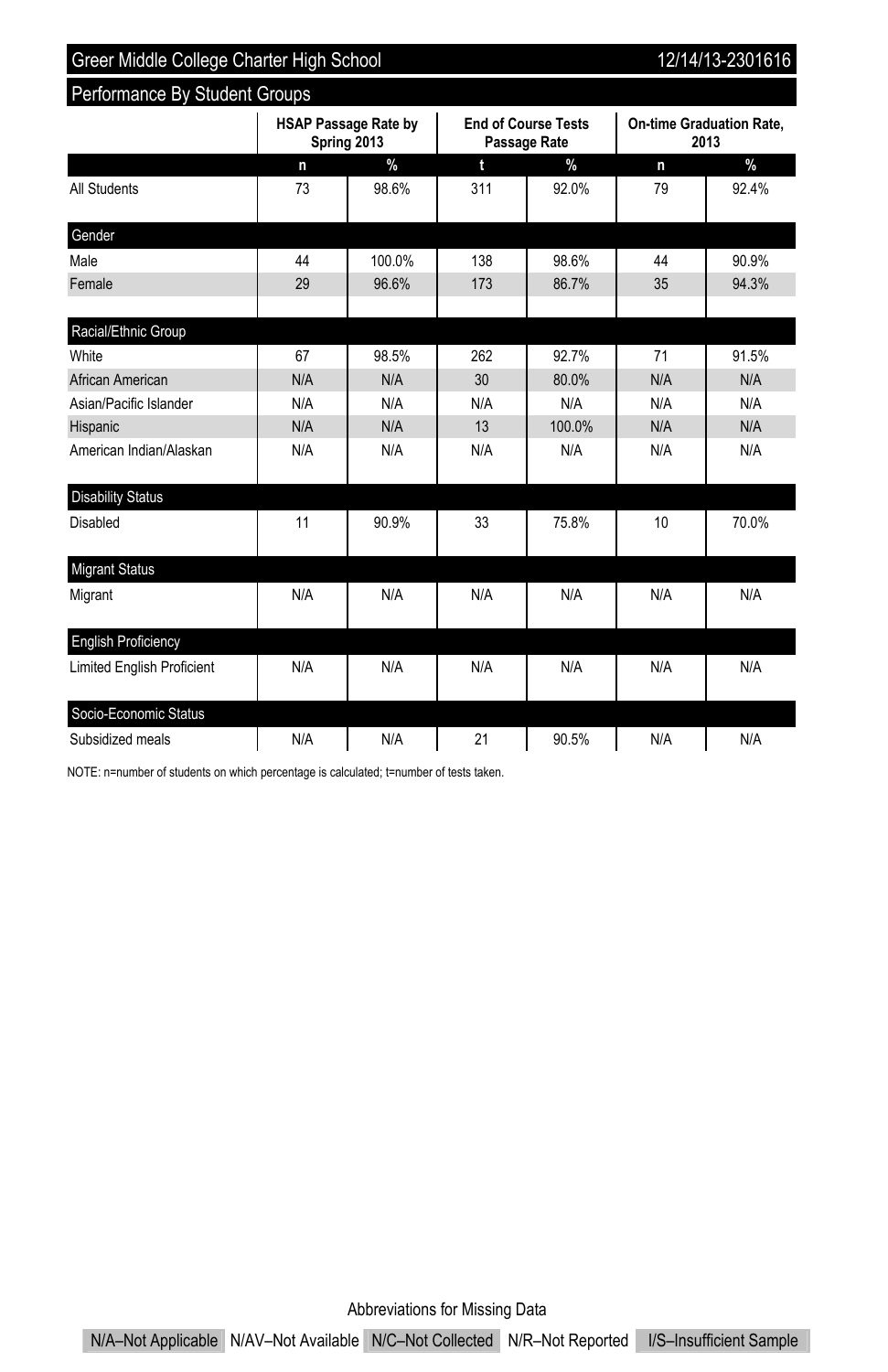#### Report of Principal and School Improvement Council

Greer Middle College Charter High School (GMC) is located on the Greer campus of Greenville Technical College in Northern Greenville County. GMC opened its doors in the fall of 2008 with approximately 100 freshmen. The school has continued to grow and add a class each year. This school year GMC celebrated its first graduating class. Greer Middle College has built a number of support systems into the daily life of the school. The school operates on an A/B schedule which allows students the opportunity to earn eight credits a year. With a maximum of 420 students, the staff at GMC can spend time identifying strengths and weaknesses for each student and help prevent students from falling through the cracks. GMC also provides academic assistance after school for students to receive additional help from their teachers. Greer Middle College has also implemented several initiatives that provide support to help students be successful. Some of these initiatives include project-based learning, a school wide honor code, an advisory system, and collaboration between the high school and college instructors. This continuous evaluation of our student's academic performance allows us to better meet their needs. During the 2011-2012 school year, Greer Middle College students completed over 550 college courses through Greenville Technical College with over a 95% passage rate. GMC also had five seniors earn an associates degree from Greenville Technical College, two of these students earned dual associates degrees. GMC was also one of only four high schools in Greenville County to make AYP this past year. Greer Middle College has established strong partnerships with Greenville Technical College, the Middle College National Consortium, other charter schools across the State and Nation, and the Greer Chamber of Commerce. Along with these strong partnerships, Greer Middle College strives to prepare our students to not only be life long learners, but also active and productive members of our society.

Ted Hoffman, Board Chair William F. Roach, Jr., Principal

| Evaluations by Teachers. Students and Parents |  |  |
|-----------------------------------------------|--|--|
|                                               |  |  |

|                                                        | <b>Teachers</b> | Students* | Parents* |
|--------------------------------------------------------|-----------------|-----------|----------|
| Number of surveys returned                             | 21              | 88        | 39       |
| Percent satisfied with learning environment            | 95.2%           | 92%       | 89.8%    |
| Percent satisfied with social and physical environment | 100%            | 86.2%     | 89.7%    |
| Percent satisfied with school-home relations           | 100%            | 92%       | 97.4%    |

\* Only eleventh grade students and their parents were included. For schools without grade eleven, only the highest grade was included.

#### Abbreviations for Missing Data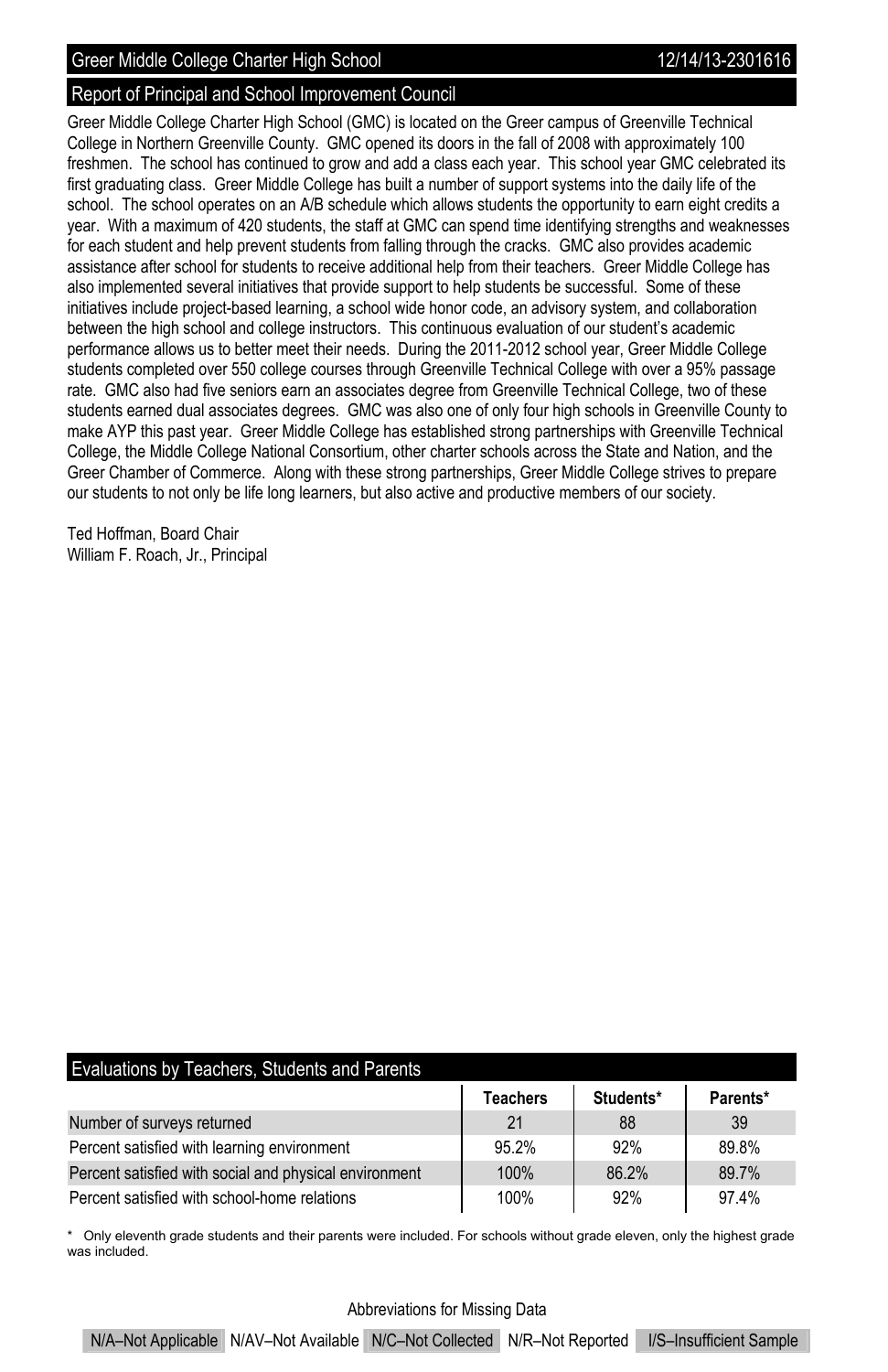#### ESEA/Federal Accountability Rating System

In July 2013, the South Carolina Department of Education was granted a waiver from several accountability requirements of the federal Elementary and Secondary Education Act (ESEA). This waiver allowed SC to replace the former pass/fail system with one that utilizes more of the statewide assessments already in place and combine these subject area results with graduation rate (in high schools) to determine if each school met the target or made progress toward the target. This analysis results in a letter grade for the school rather than the pass/fail system of previous years. For a detailed review of the matrix for each school and districts that determined the letter grade, please use the following link: http://ed.sc.gov/data/esea/ or request this information from your child's district or school.

| <b>Overall Weighted Points Total</b> | 100.0 |
|--------------------------------------|-------|
| <b>Overall Grade Conversion</b>      |       |

| <b>Index Score</b> | Grade | <b>Description</b>                                          |
|--------------------|-------|-------------------------------------------------------------|
| 90-100             | Α     | Performance substantially exceeds the state's expectations. |
| 80-89.9            | B     | Performance exceeds the state's expectations.               |
| 70-79.9            |       | Performance meets the state's expectations.                 |
| 60-69.9            |       | Performance does not meet the state's expectations.         |
| Less than 60       |       | Performance is substantially below the state's expectations |

#### Accountability Indicator for Title I Schools

Greer Middle College Charter High School school has been designated as a:

- Title I Reward School for Performance among the highest performing Title I schools in a given year.
- Title I Reward School for Progress one of the schools with substantial progress in student subgroups.
- $\Box$  Title I Focus School one of the schools with the highest average performance gap between subgroups.
- Title I Priority School one of the 5% lowest performing Title I schools.
- $\Box$  Title I School does not qualify as Reward, Focus or Priority School.
- $\Box$  Non-Title I School therefore the designations above are not applicable.

### **Teacher Quality Data**

|                                                                         | <b>Our District</b> | <b>State</b>        |
|-------------------------------------------------------------------------|---------------------|---------------------|
| Classes in low poverty schools not taught by highly qualified teachers  | 1.8%                | 2.3%                |
| Classes in high poverty schools not taught by highly qualified teachers | 2.7%                | 4.9%                |
|                                                                         | $M = 1 - M + 1 - 1$ | Mat Ofata Oktavitas |

|                                                 | Our School | <b>State Objective</b> | <b>Met State Objective</b> |
|-------------------------------------------------|------------|------------------------|----------------------------|
| Classes not taught by highly qualified teachers | $0.0\%$    | $0.0\%$                | Yes                        |
|                                                 |            |                        |                            |

Abbreviations for Missing Data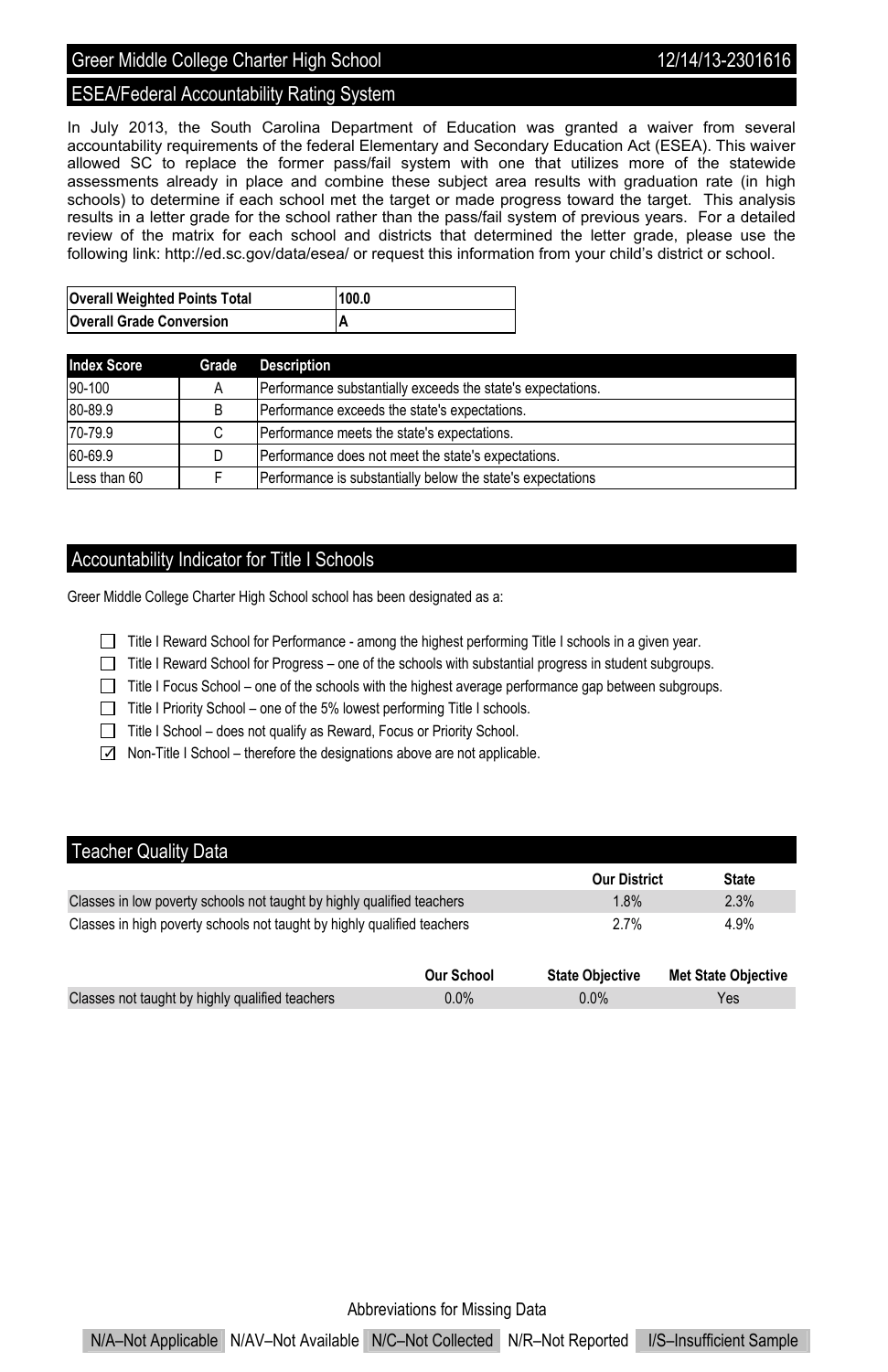| Greer Middle College Charter High School<br>12/14/13-2301616 |          |           |              |                        |              |               |                        |  |
|--------------------------------------------------------------|----------|-----------|--------------|------------------------|--------------|---------------|------------------------|--|
| Performance By Group                                         |          |           |              |                        |              |               |                        |  |
| Subgroups                                                    | ELA Mean | Math Mean | Science Mean | Social Studies<br>Mean | ELA % Tested | Math % Tested | <b>Graduation Rate</b> |  |
| Grades 9-12                                                  |          |           |              |                        |              |               |                        |  |
| <b>All Students</b>                                          | 251.2    | 243.0     | 90.3         | 75.0                   | 99.1         | 99.1          | 95.7                   |  |
| Male                                                         | 246.9    | 241.9     | 91.8         | 76.0                   | 98.1         | 98.1          | 91.9                   |  |
| Female                                                       | 254.8    | 243.9     | 88.8         | 73.6                   | 100.0        | 100.0         | 100.0                  |  |
| White                                                        | 251.7    | 244.6     | 90.8         | 75.3                   | 99.0         | 99.0          | 96.8                   |  |
| African American                                             | N/A      | N/A       | N/A          | N/A                    | N/A          | N/A           | N/A                    |  |
| Asian/Pacific Islander                                       | N/A      | N/A       | N/A          | N/A                    | N/A          | N/A           | N/A                    |  |
| Hispanic                                                     | N/A      | N/A       | N/A          | N/A                    | N/A          | N/A           | N/A                    |  |
| American Indian/Alaskan                                      | N/A      | N/A       | N/A          | N/A                    | N/A          | N/A           | N/A                    |  |
| <b>Disabled</b>                                              | N/A      | N/A       | N/A          | N/A                    | N/A          | N/A           | N/A                    |  |
| Limited English Proficient                                   | N/A      | N/A       | N/A          | N/A                    | N/A          | N/A           | N/A                    |  |
| Subsidized meals                                             | N/A      | N/A       | N/A          | N/A                    | N/A          | N/A           | N/A                    |  |
| Annual Measurable<br>Objective (AMO)                         | 226      | 223       | 77           | 73                     | 95.0         | 95            | 74.1                   |  |

Abbreviations for Missing Data